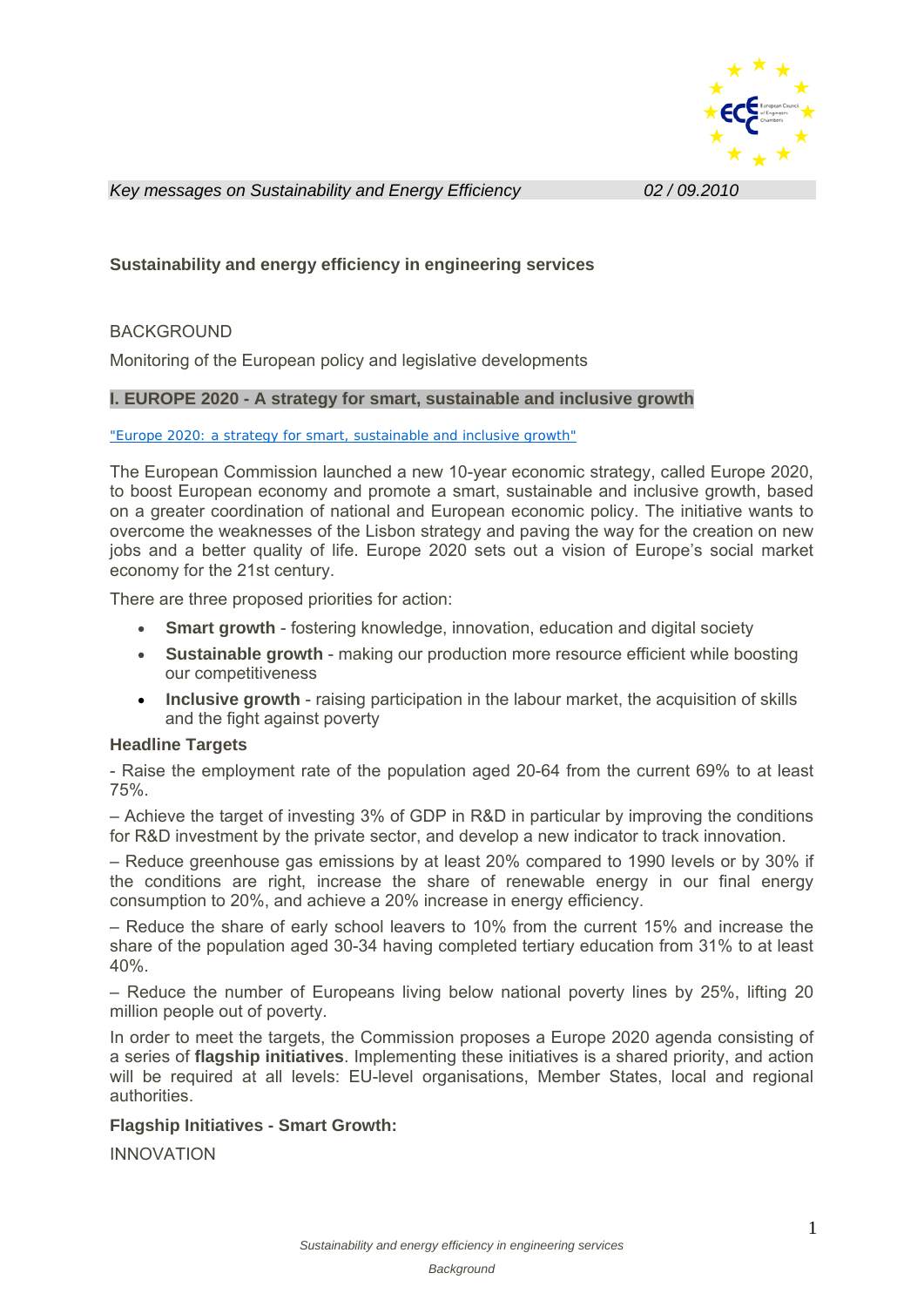EU flagship initiative "**Innovation Union**" to improve framework conditions and access to finance for research and innovation so as to strengthen the innovation chain and boost levels of investment throughout the Union.

# EDUCATION

EU flagship initiative "**Youth on the move**" to enhance the performance of education systems and to reinforce the international attractiveness of Europe's higher education.

## DIGITAL SOCIETY

EU flagship initiative "**A digital agenda for Europe**" to speed up the roll-out of high-speed internet and reap the benefits of a digital single market for households and firms.

## **Flagship Initiatives - Sustainable Growth:**

CLIMATE, ENERGY AND MOBILITY

EU flagship initiative "**Resource efficient Europe**" to help decouple economic growth from the use of resources, by decarbonising our economy, increasing the use of renewable sources, modernising our transport sector and promoting energy efficiency, re-focussing R&D and innovation policy on major challenges, while closing the gap between science and market to turn inventions into products

### **COMPETITIVENESS**

EU flagship initiative "**An industrial policy for the globalisation era**" to improve the business environment, especially for SMEs, and to support the development of a strong and sustainable industrial base able to compete globally.

### **Flagship Initiatives - Inclusive Growth:**

## EMPLOYMENT AND SKILLS

EU flagship initiative "An **agenda for new skills and jobs**" to modernise labour markets by facilitating labour mobility and the development of skills throughout the lifecycle with a view to increase labour participation and better match labour supply and demand.

# FIGHTING POVERTY

EU flagship initiative "European platform against poverty" to ensure social and territorial cohesion such that the benefits of growth and jobs are widely shared and people experiencing poverty and social exclusion are enabled to live in dignity and take an active part in society.

## **II. Sustainable Development Strategy of the European Union (EU SDS)** is a framework for a long-term vision of sustainability.

In simple terms sustainability is living forever from nature without hurting it. Long–term, our chosen energy options must be sustainable, because energy is essential for services such as warmth (in buildings), mobility (transport) and mechanical power, lighthing and electronics (from electricity). It is also essential for obtaining materials, by mining and refining, synthesis, and recycling.

Sustainable Development stands for meeting the needs of present generations without compromising the ability of futures generations to meet their own needs – in other words, a better quality of life for everyone, now and for generations to come. It is an overarching objective of the European Union set out in the Treaty, governing all the Union's policies and activities. It is about safeguarding the earth's capacity to support life in all its diversity and is based on the principles of democracy, gender equality, solidarity, the rule of law and respect for fundamental rights, including freedom and equal opportunities for all. It aims at the continuous improvement of the quality of life and well-being on Earth for present and future generations. To that end it promotes a dynamic economy with full employment and a high level of education, health protection, social and territorial cohesion and environmental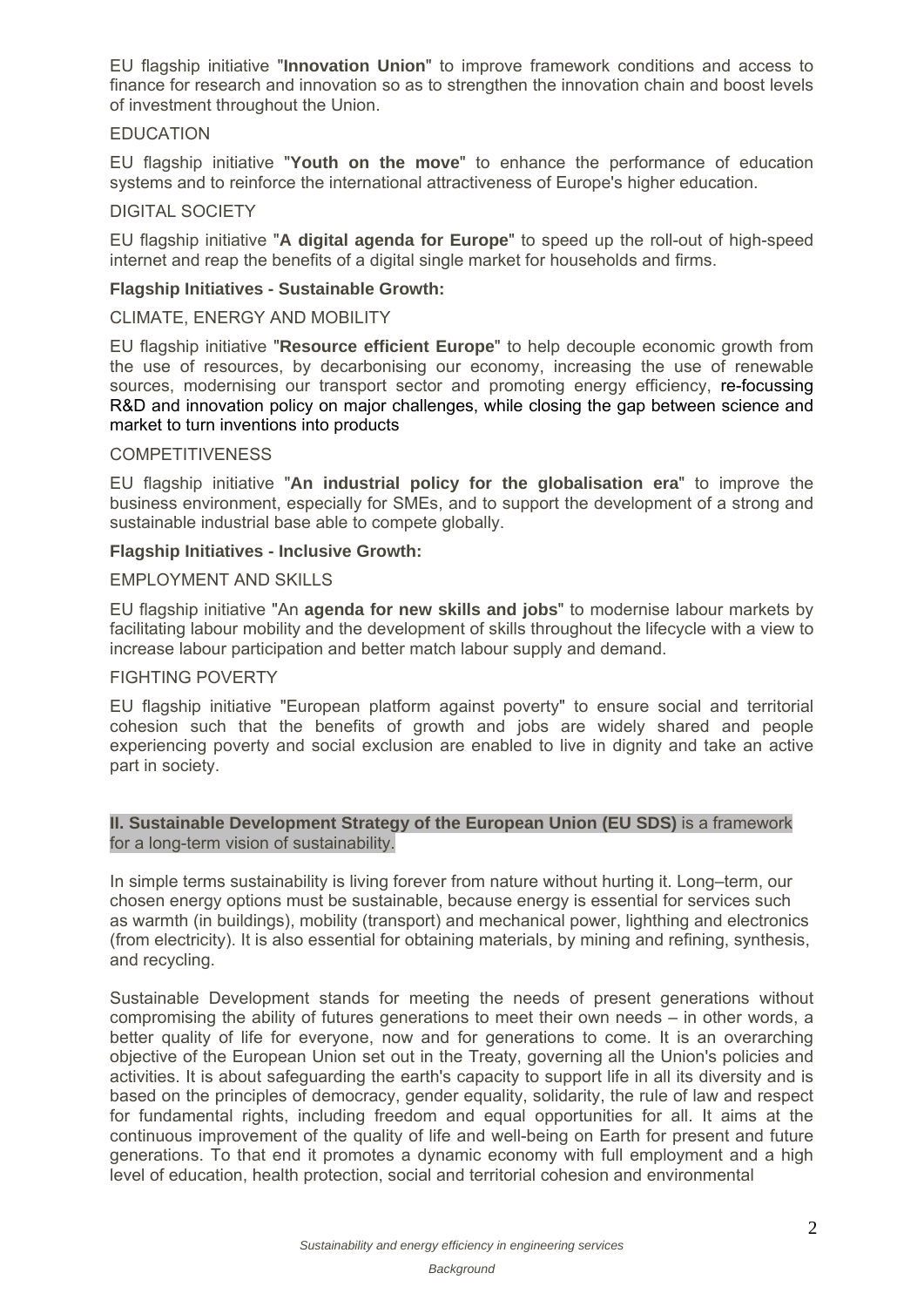**In July 2009 the Commission adopted the 2009 Review of EU SDS.** It underlines that in recent years the **EU has mainstreamed sustainable development into a broad range of its policies**. In particular, the EU has taken the lead in the fight against climate change and the promotion of a low-carbon economy.

## **EU SDS key objectives:**

## *Environmental protection*

Safeguard the earth's capacity to support life in all its diversity, respect the limits of the planet's natural resources and ensure a high level of protection and improvement of the quality of the environment. Prevent and reduce environmental pollution and promote sustainable production and consumption to break the link between economic growth and environmental degradation.

### *Social equity and cohesion*

Promote a democratic, socially inclusive, cohesive, healthy, safe and just society with respect for fundamental rights and cultural diversity that creates equal opportunities and combats discrimination in all its forms.

### *Economic prosperity*

Promote a prosperous, innovative, knowledge-rich, competitive and eco-efficient economy which provides high living standards and full and high-quality employment throughout the European Union.

## *Meeting international responsibilities*

Encourage the establishment and defend the stability of democratic institutions across the world, based on peace, security and freedom. Actively promote sustainable development worldwide and ensure that the European Union's internal and external policies are consistent with global sustainable development and its international commitments.

The EU's integrated climate and energy policy and an integrated approach to the sustainable management of natural resources, the protection of biodiversity and ecosystem services and sustainable production and consumption are among the drivers for achieving objectives under both the SDS and the Lisbon strategy.

# **III. Lead Market Initiative for Europe /LMI/**

The Commission adopted in Dec. 2007 the communication on the "Lead Market Initiative" concerning a coordinated and concerted action to facilitate the **emergence of innovative products and services** in six areas (eHealth, protective textiles, sustainable construction, recycling, bio-based products and renewable energies).

## Sustainable » construction has been chosen as one of the six.

Lead Market Initiative for Europe

The Lead Market Initiative is the first comprehensive effort at EU level for a coordinated demand-side innovation policy approach. It uses a number of policy instruments to facilitate the uptake of new innovative products and services in the market.

A proposed roadmap (action plan) contain a mix of policy measures (in public procurement, standartization/certification, legislation and complementary activities

- **•** Life-cycle Assessment in Construction
- Life-cycle Costing in Construction
- Energy Efficiency in Buildings
- Green Public Procurement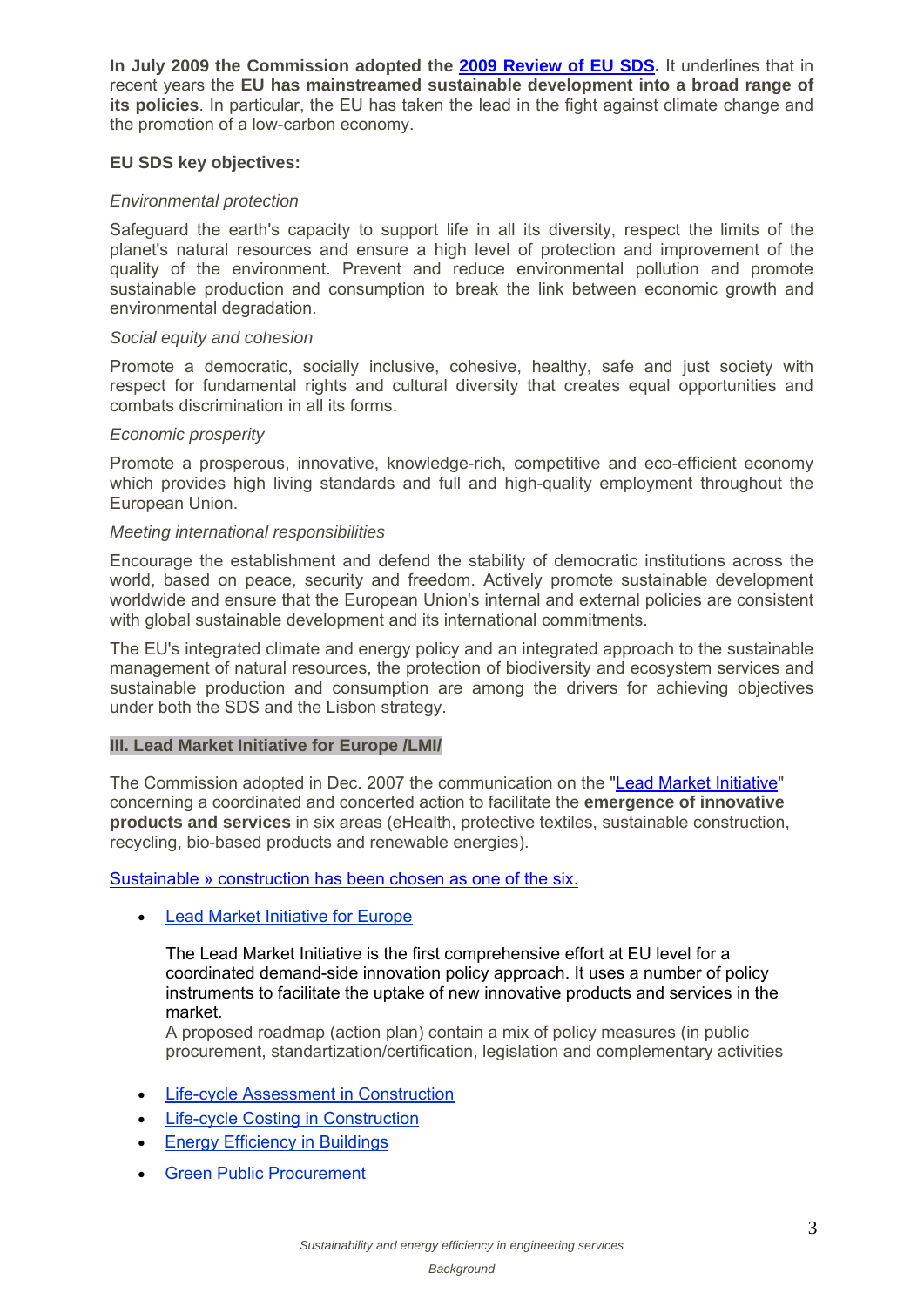### **Lead market initiative for Sustainable construction**

## **An integrated life-cycle-oriented approach**

Sustainable construction is one of the six markets in the Lead Market Initiative. It involves environmental concerns, health aspects and issues of convenience. Buildings account for the largest share of the total EU final energy consumption (42%) and produce about 35% of all greenhouse emissions.

## **The Sustainable construction sector**

Sustainable solutions in residential and non-residential buildings as well as in infrastructure constructions are included in this market area. It involves for example efficient heating installations, in-door air quality systems and issues related to elderly persons' independence. The construction market accounts for 10% of GDP and 7% of the workforce. More than 50% of all materials extracted from earth are transformed into construction materials and products.

The construction sector exercises a wide influence on the rest of society, playing a central role in the major challenges currently facing us, including the economic crisis, energy efficiency, the need to find a more sustainable development and consumption path, health and safety, etc. This influence is also reflected in the wide variety of actions undertaken by the Commission that impact, directly or indirectly, on the construction sector.

The construction market is currently facing significant challenges, not only in terms of its influence on energy and climate change, but also in terms of its impact on natural resources (energy, water and materials) and users' convenience and welfare (accessibility, safety & security, indoor air quality, etc.). This is particularly relevant for the existing building stock which has a significant socio-cultural value for the society and at the same time accounts for by far the most carbon emissions and the greatest energy saving potential.

*Sustainable construction can be defined* as a dynamic for developing new solutions involving investors, construction industry, professional services, industry suppliers and other relevant parties towards achieving sustainable development, taking into consideration environmental, energy, socio-economic and cultural issues. It embraces a number of aspects such as design and management of buildings and constructed assets, choice of materials, energy use the physical and functional performances of building as well as interaction with urban and economic development and management.

Although, insufficiently coordinated regulations, coupled with a predominantly local business structure, has lead to a considerable administrative burden and a high fragmentation of the sustainable construction market. There is also a lack of knowledge on possibilities within the existing legal framework for using public procurement to facilitate demand for innovationoriented solutions and the use of a life cycle costs approach which is critical for measuringand assessing the real transformation of the sector toward sustainability. Therefore, this raisesa concern about how to better integrate the competencies of specialists' contractors andsuppliers into project teams and risk management.

The new Renewable Energy Directive came in to force in June 2009. Among other measures, it requires Member States to introduce in their building regulations and codes appropriate measures and minimum use requirements to increase the share of all kinds of energy from renewable sources in the building sector.

# **Challenges**

The plethora and mismatch of building regulations at EU and national levels leads to considerable administrative burdens and - given that the business structure is predominantly local - to a very fragmented sustainable construction market. Many technical solutions are already available, but demand is highly fragmented. 40% of demand for construction works comes from the public sector, but decision-makers are unaware of the scope for adopting innovation-oriented solutions. There is a lack of knowledge on possibilities for public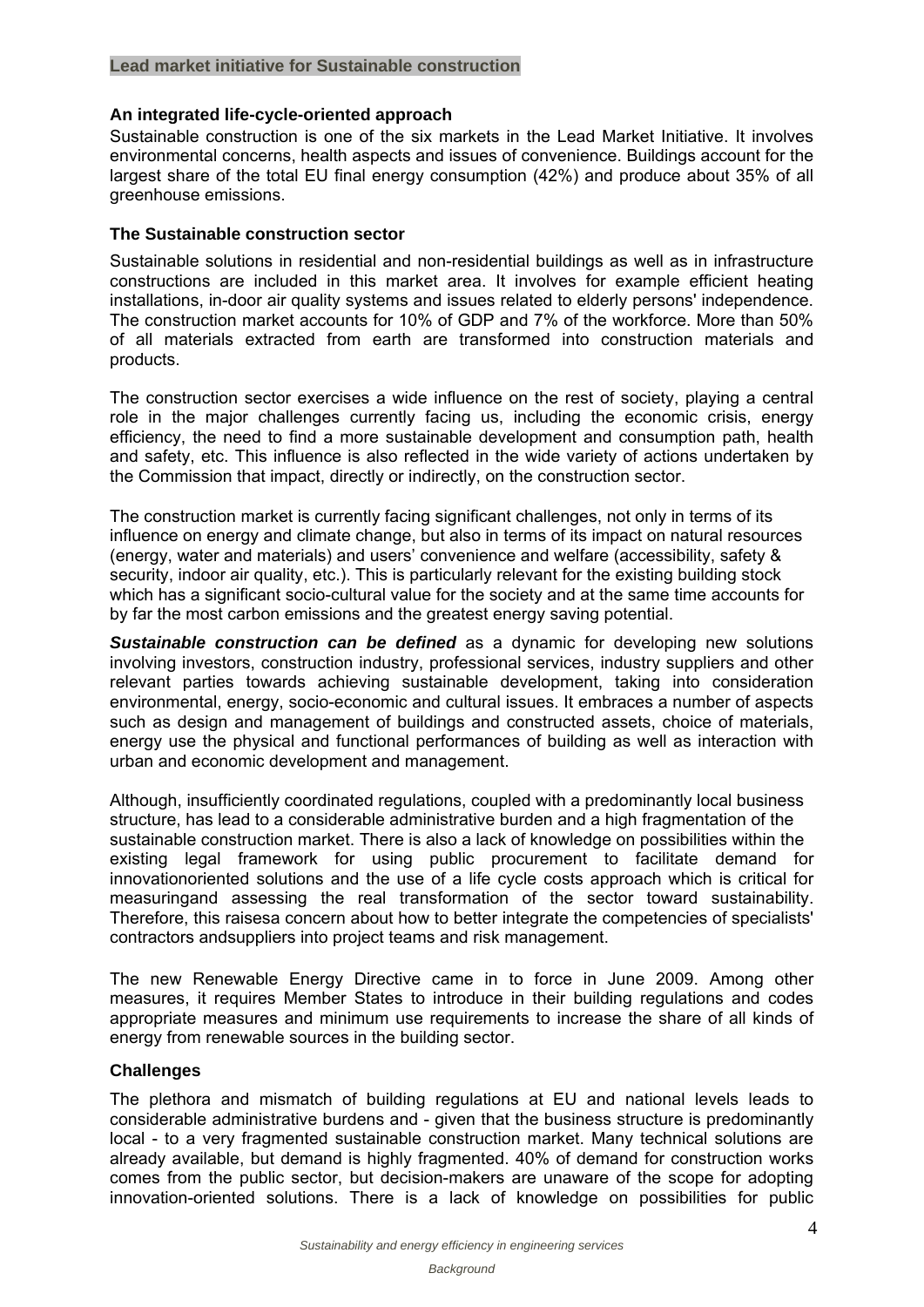procurement that could facilitate demand for innovation-oriented solutions. The introduction of life-cycle and cost-benefit assessments could facilitate the public procurement of sustainable construction.

# **Roadmap**

Besides applying its better regulation policy, the Community may further render the regulatory framework more efficient by accompanying measures and awareness campaigns, in order to provide a common reference model on sustainability in the market area. Standardisation measures can improve the situation and introduce concepts relevant for sustainability. The Action Plan for sustainable construction presents a comprehensive list of measures to further stimulate a market for products and services in sustainable construction in Europe. These measures endeavor to build a coherent basis for progressive step changes to regulation, standardisation and public procurement practices fostering innovation and sustainability in construction. It is expected through this framework to raise awareness and acceptance about the need to transform the way the customer decides and the supply chain operates. The LMI could considerably speed up the access of citizens and business to new buildings features with enhanced quality of life and working conditions.

The roadmap (action plan) presented in the LMI Communication (Annex 1) outlined 11 actions

Actions 1 and 3: Screening of national building regulations - Industrial leader panel on cumulative administrative costs/benefits

Action 2: Recasting of the Energy Performances of Building Directive

Action 4: Guidance and pilot schemes on award criterion and Life Cycle Costing (LCC) Action 5: Establish a network between public authorities in charge of procuring sustainable construction

Action 6: Framework, assessment method and benchmarks for the assessment of sustainability performances

Action 7: Widening the scope of European codes for construction design (Eurocodes 2nd generation)

construction sector

Action 9: SMEs guide on collaborative working schemes in construction projects Action 10: Alternative warranty/label schemes related to construction insurance Action 11: EU-wide strategy to facilitate the up-grading of skills and competencies in the Action 8: Construction Products Regulation and sustainability requirements

The Actions are articulated around **3 core objectives:**

- Making the regulatory and standardisation framework for sustainable construction more coherent
- Developing a culture for innovation and Life Cycle Costing in Public Procurement
- Improving the functioning of the supply and the collaborative environment with customers

# **Further information:**

• 2nd generation Eurocodes

The Commission will identify, in cooperation with CEN/CENELEC (European Committee for electrotechnical Standardisation) and Joint Rresearch Centre Ispra, the main steps forward for developing Eurocodes encompassing sustainability aspects.

- Screening of national building regulations
- Network Contracting Authorities

The Competitiveness and Innovation Framework Programme (CIP) call for proposals envisaged actions to establish networks of public procurement authorities. The aim of these networks is to enable public procurers to improve their knowledge about available innovative solutions, to allow a better coordinated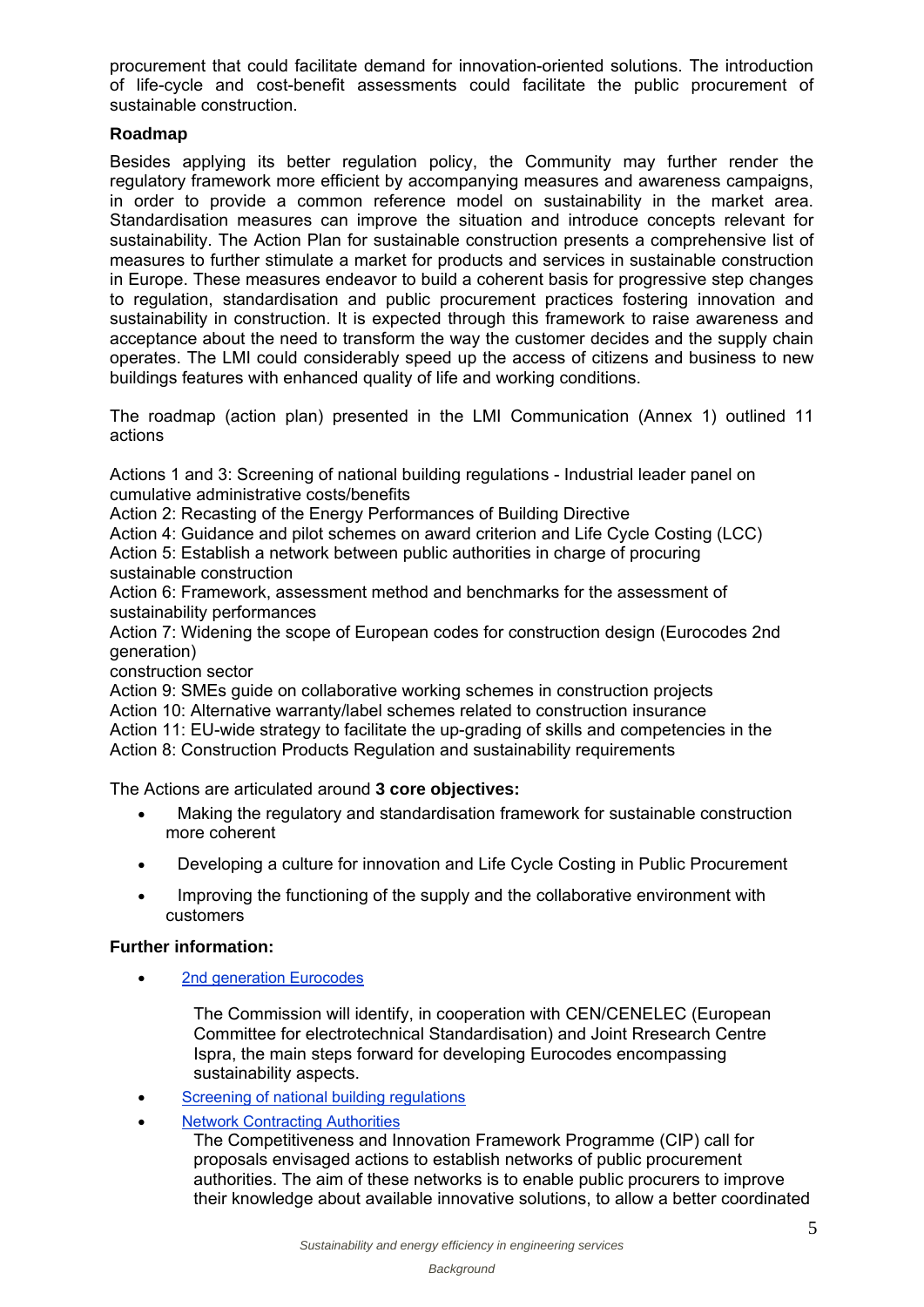dialogue with suppliers about the future needs and to realise the benefits of European cooperation in exchanging experience in procurement practices. As a result of the call for proposals, two networks of public procurers in the area of sustainable construction will be funded with a contribution of one million  $\epsilon$  each for a period of 3 years. The networks will start their activities around 09. 2009

## Upgrading of skills of construction workers

An appraisal of existing training systems in the Member States and their ability to respond to changing needs has been undertaken. Following the identification and an assessment of a large number of innovative approaches and good practices in the EU, an outline strategy has been developed. To goal is to provide an assessment of future needs for skills and competencies in construction enterprises according to plausible scenarios for the development of the sector in the medium term (10-12 years) and the likely effects of the main anticipated technological, economic, environmental and social developments

### **Documents**

- Mid-term progress report of Sustainable Construction [405 KB] (published in September 2009)
- Action plan for sustainable construction  $\mathbb{Z}$  20 KB1
- Sustainable construction taskforce report [211 KB] (composed in preparation for the Lead Market Initiative )

# **IV. Energy efficiency**

Reducing energy consumption and eliminating energy wastage are among the main goals of the European Union (EU). EU support for improving energy efficiency will prove decisive for competitiveness, security of supply and for meeting the commitments on climate change made under the Kyoto Protocol. There is significant potential for reducing consumption, especially in energy-intensive sectors such as buildings, manufacturing, energy conversion and transport. At the end of 2006, the EU pledged to cut its annual consumption of primary energy by 20% by 2020. To achieve this goal, it is working to mobilize public opinion, decision-makers and market operators and to set minimum energy efficiency standards and rules on labeling for products, services and infrastructure.

The need to increase energy efficiency is part of the **triple goal of the '20-20-20' initiative** for 2020, which means a saving of 20% of the Union's primary energy consumption and greenhouse gas emissions, as well as the inclusion of 20% of renewable energies in energy consumption.

### **1. Policy orientations**

o Energy efficiency for the 2020 goal

Member States have made a commitment to reduce consumption of primary energy by 20% by 2020. There are still many barriers to the implementation of effective measures. This Communication describes the current position of future projects aiming to reach the '20-20-20' goal.

Energy efficiency represents a solution to: tackle climate change; Improve energy security; Achieve the Lisbon objectives: Reduce costs within the European Union.

# **Measure for energy efficiency in the building sector**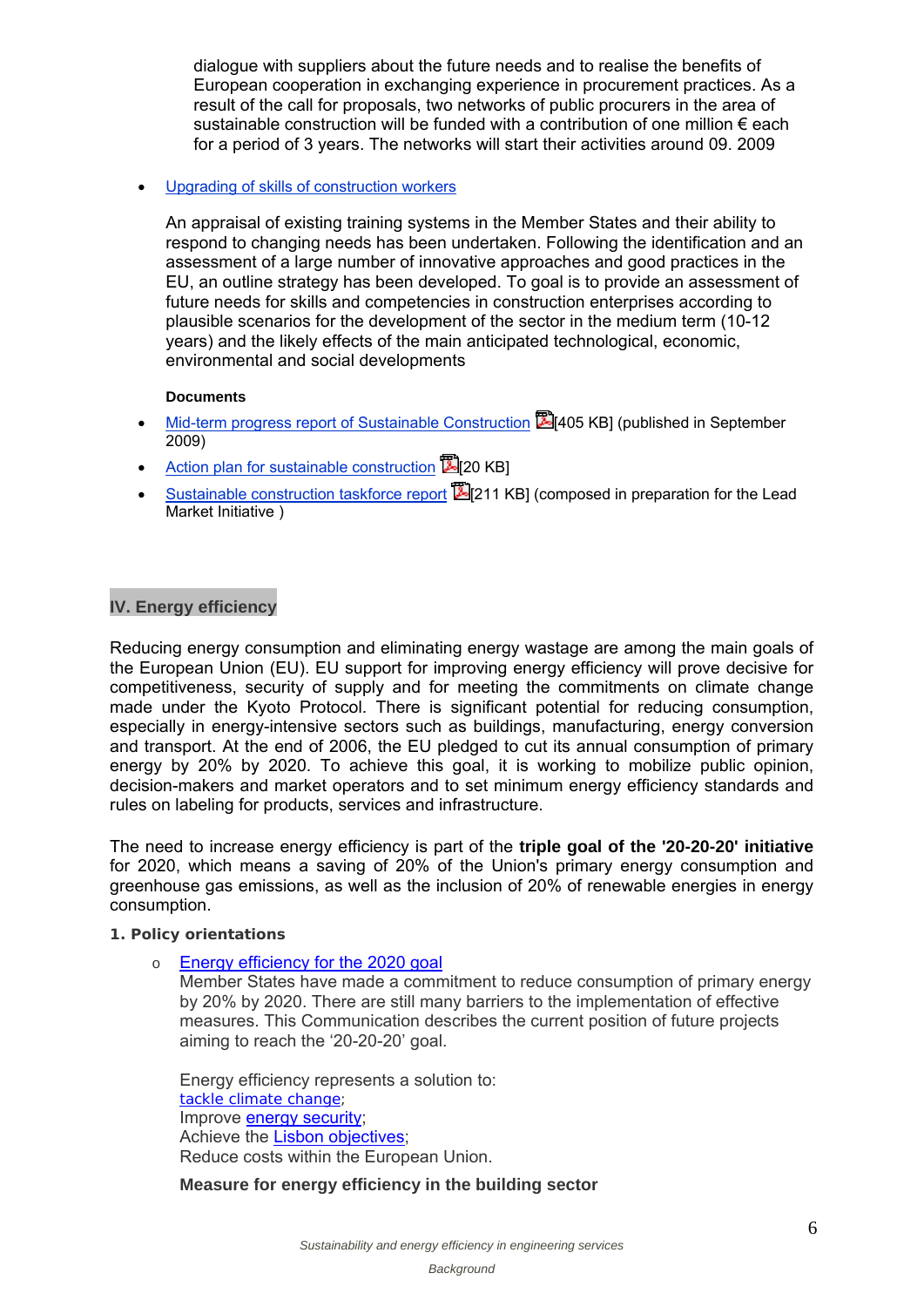Energy consumption in residential and commercial buildings represents around 40% of total final energy use. It is responsible for 36% of the European Union's total CO2 emissions.

To reduce this type of consumption, steps should be taken to simplify Directive 2002/91/EC **on the energy performance of buildings,** which constitutes the current legal framework, whilst leaving some autonomy to Member States to act in this area.

The European Commission proposes that the 1000 m2 threshold for existing buildings when they undergo major renovation is eliminated and that the requirements concerning energy performance be applied to a larger number of buildings.

The launch of innovative, sustainable and energy-efficient actions was also planned in 2009 in this sector.

### **Measure for the energy efficiency of products**

The Commission has presented a **Proposal for a Directive establishing a framework** for the setting of ecodesign requirements for energy related products aimed at extending the scope of the **Ecodesign Directive**. A proposal to revise the Energy Labelling Directive, Directive 92/75/EEC, is also planned. Another proposal for a labelling scheme for tyres is also part of this policy package.

Ecodesign measures will be adopted for lighting (bulbs, electrical appliances, external power supplies, etc).

#### **Financing**

More and more urban development and renewal projects are related to energy efficiency. In order to encourage this type of project, a well-coordinated financing framework should be implemented.

In this regard, the Commission is collaborating with the European Investment Bank (EIB) and the European Bank for Reconstruction and Development (EBRD) in order to create an EU financing initiative for sustainable energy.

As part of the renewed Lisbon strategy, the Commission will also ensure that more public funds are devoted to projects aimed at combating climate change.

In this economic context of crisis that the Member States are currently experiencing, the Commission is working in close collaboration with the latter to develop new opportunities for the economy with a view to boosting technologies related in particular to energy efficiency and green technologies in buildings and clean cars. Reduced taxation with regard to energy is being considered.

### o Action Plan for Energy Efficiency (2007-12)

The Commission has adopted an Action Plan aimed at achieving a 20% reduction in energy consumption by 2020. The Action Plan includes measures to improve the energy performance of products, buildings and services, to improve the yield of energy production and distribution, to reduce the impact of transport on energy consumption, to facilitate financing and investments in the sector, to encourage and consolidate rational energy consumption behaviour and to step up international action on energy efficiency.

## **Measures proposed by the action plan**

The Commission included in the Action Plan all measures presenting the best costefficiency ratio, i.e. those with the lowest environmental cost over the life cycle, which do not overrun the budget given for investments in the energy sector.

### **Improving energy performance**

Effective action on energy-consuming equipment and appliances requires steps on two fronts: standards for the energy yield of appliances and an appropriate, consumer-focused system to label and evaluate energy performance.

To this end, the Action Plan provides for the adoption of Eco-Design minimum standards to improve the energy yield of 14 groups of products (including boilers, televisions and light fittings) and to extend it to other products in the long-term. In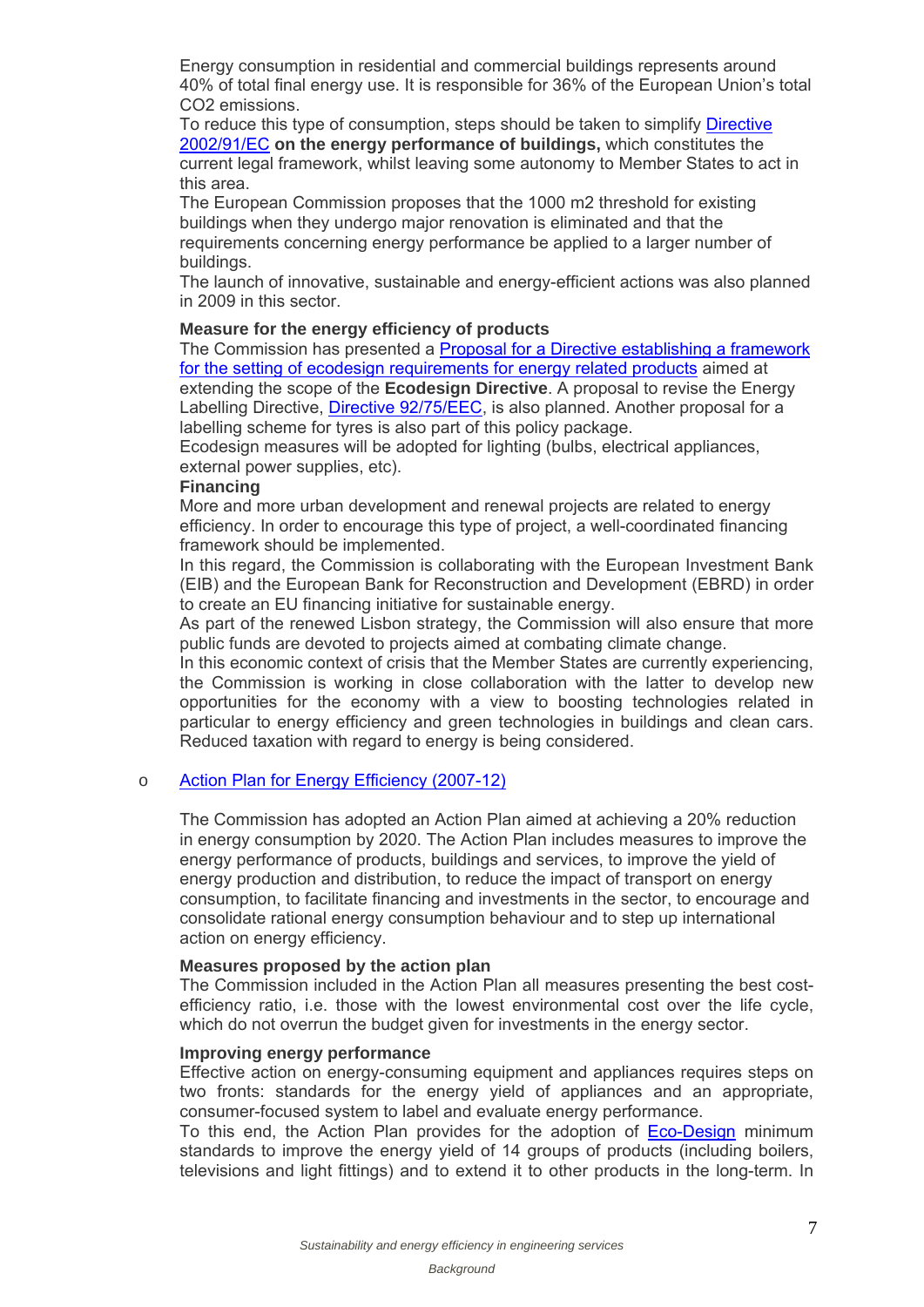addition, the Commission hopes to strengthen the rules on labelling, in particular by regularly updating classifications and extending these rules to other equipment.

On the basis of Directive 2006/32/EC **on end-use energy efficiency** and energy services, the Commission plans to draft guidelines, a code of conduct and a certification procedure applicable to all sectors.

To substantially reduce heat loss in buildings, the Action Plan plans to extend the scope of the Energy Performance of Buildings Directive to cover small buildings, to develop minimum performance standards applicable to new and renovated buildings and to promote so-called "passive" houses.

## **Limiting the costs linked to transport**

With almost 20% of total primary energy consumption and the fastest growth in consumption, the transport sector represents both a major environmental risk (greenhouse gas emissions) and one of the main factors of dependency on fossil fuels. To solve these problems, it is vital to take action on car use and on promoting cleaner alternative transport.

Reducing the energy consumption of other forms of transport – rail, air and waterbased – will also be studied. Accordingly, the Action Plan includes an initiative to extend the greenhouse gas emissions trading scheme to the air transport sector, to improve air traffic control (SESAR), to implement the third rail package, and to connect ships to the electricity network when in harbour.

## **Financing, incentives and fares**

The Action Plan includes several types of measures to facilitate investments designed to boost energy efficiency.

The Commission also calls on the banking sector to offer financing opportunities tailored to small and medium enterprises (SMEs) and enterprises providing energy efficiency solutions (businesses providing energy services). In addition, the private banking sector, the European Bank for Reconstruction and Development (EBRD), the European Investment Bank (EIB) and other international financial institutions will facilitate the establishment of public-private partnerships.

The Commission also plans to remove, where possible, the national legal barriers to shared savings, third-party financing, energy performance contracting and recourse to businesses providing energy services.

Using the Structural and Cohesion Funds will also help provide support to regions in need, especially in the new Member States, including support for habitats.

Taxation is also a powerful tool for providing incentives. Here the Commission notes that it would draft a Green Paper on indirect taxation, revise the **Energy Tax** Directive, and encourage the taxation of private cars according to their pollution levels. It also highlights the potential for using tax credits as incentives for both companies and households.

# **Changing behaviour**

Consumers' purchasing decisions will determine the success of the results. The Commission plans a number of educational measures to raise public awareness of the importance of energy efficiency, including education and training programmes on energy and climate change issues. It also proposes to organise a competition to reward the most energy-efficient school.

- o Green Paper on energy efficiency
- o Competitiveness and Innovation Framework Programme (CIP) (2007-2013)
- o The Global Energy Efficiency and Renewable Energy Fund
- o "Intelligent Energy for Europe" programme (2003-2006)**Archives**
- o Action Plan for energy efficiency (2000-2006)**Archives**

### **2. Delivering energy efficiency**

o Energy end-use efficiency and energy services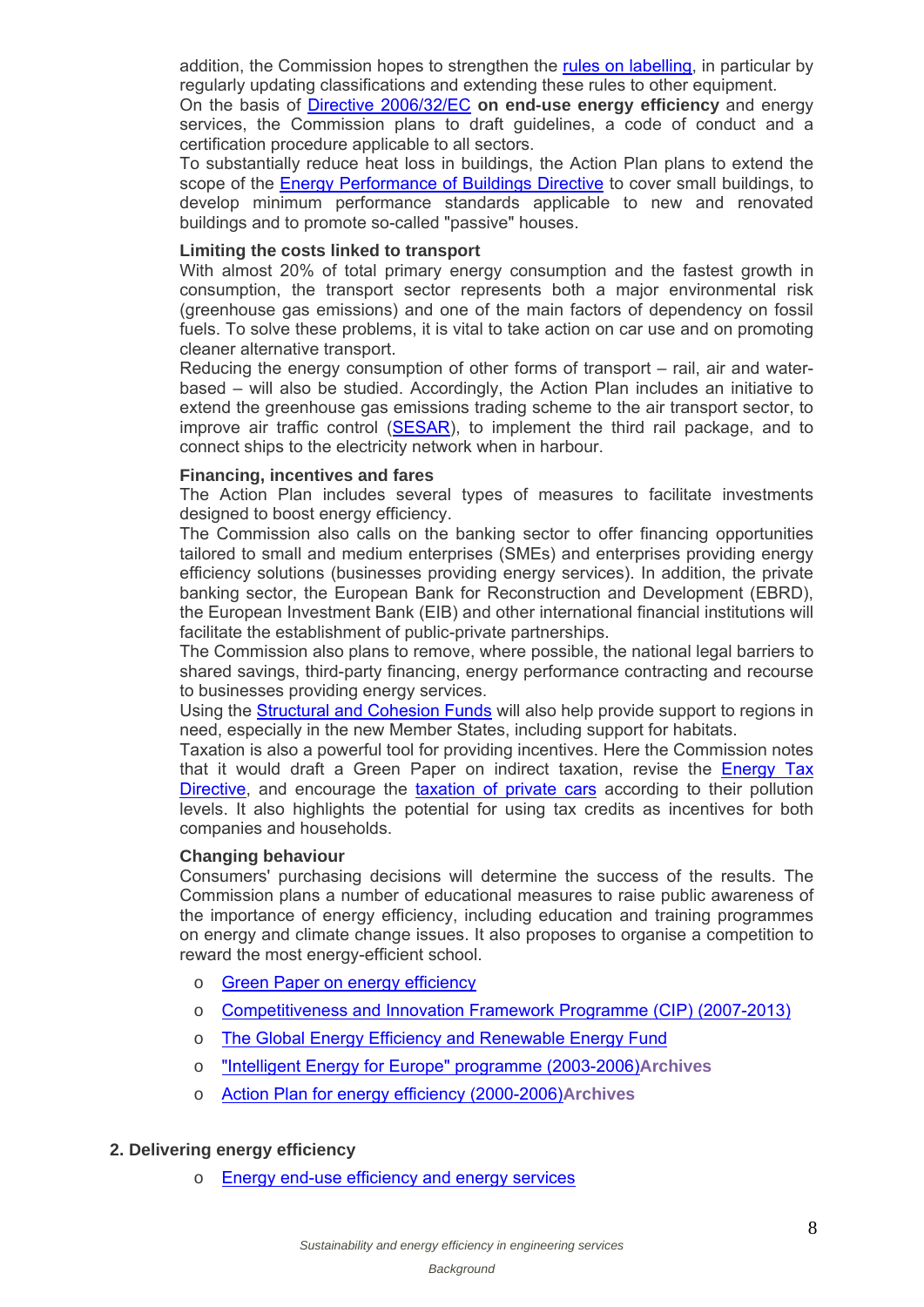- o Cogeneration
- o Energy efficiency: energy performance of buildings
- o **Energy efficiency of products**
- o Clean and energy-efficient road transport vehicles
- o Tyre labelling
- o Household appliances: energy consumption labeling
- o Energy efficiency of office equipment: The Energy Star Program (EU US)
- o Energy efficiency: energy efficiency requirements for ballasts for fluorescent lighting
- o Hot-water boilers

## **3. Energy Efficiency in Buildings**

On 18 May 2010 a **recast of The Directive on energy performance of buildings** (2002/91/EC) was adopted in order to strengthen the energy performance requirements and to clarify and streamline some of its provisions.

Buildings are responsible for 40% of energy consumption and 36% of EU CO<sub>2</sub> emissions. Energy performance of buildings is key to achieve the EU Climate & Energy objectives, namely the reduction of a 20% of the Greenhouse gases emissions by 2020 and a 20% energy savings by 2020. Improving the energy performance of buildings is a cost-effective way of fighting against climate change and improving energy security, while also creating job opportunities, particularly in the building sector.

The Directive on energy performance of buildings (2002/91/EC) is the main legislative instrument at EU level to achieve energy performance in buildings. Under this Directive, the Member States must apply minimum requirements as regards the energy performance of new and existing buildings, ensure the certification of their energy performance and require the regular inspection of boilers and air conditioning systems in buildings.

## **Remove planning and certification barriers to the uptake of renewable energy, incorporate renewable energy in building codes**

These actions are covered by the Renewable Energy Directive, COM (2009) 30 which was adopted in 2009. These actions are also related to the Intelligent Energy Programme. For Actions 4 and 7, the adoption was with the RES Directive. For Action 6, which refers to the integration of renewable energy in buildings, a common call is envisaged to be set up within the lead market on sustainable construction. This cross-sectoral approach might create a wider application perspective for the LMI of RES and could speed up actual implementation of new technologies in the market.

# **Summaries of Legislation**

Energy performance of buildings

### **Initiatives and Projects**

BUILD UP : The European portal for Energy Efficiency in Buildings

Commission's Info-Note on "Low Energy Buildings" [241 KB]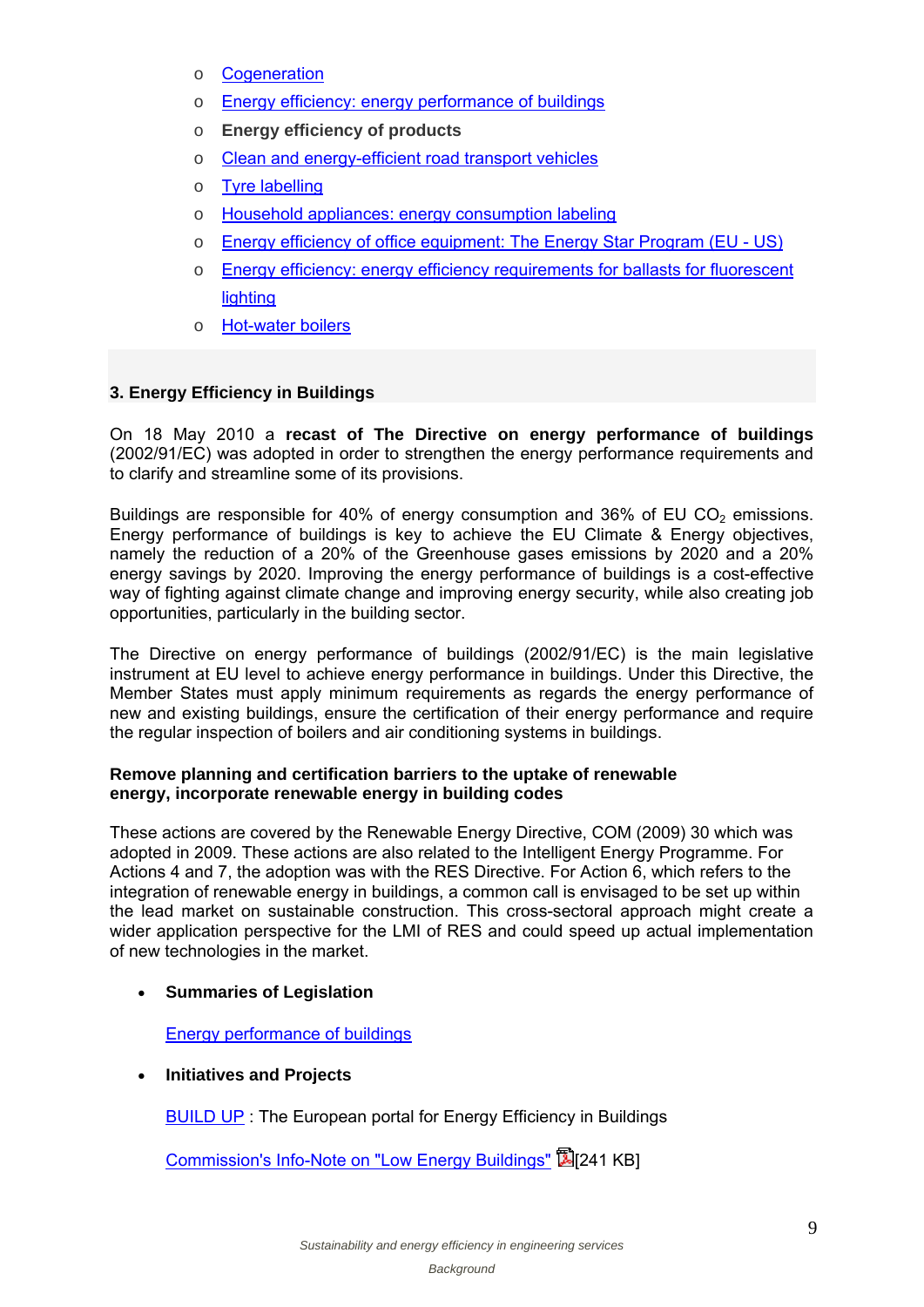# CEN : European Committee for Standardisation

Intelligent Energy projects database

Sustainable Energy Week 2010

Buildings: Flagship on Energy Efficiency - Let's make the new EU legislation deliver, February 10th 2009, Brussels 2150 KBI

http://www.ecobuildings.info/ - Ecobuildings initiative

www.sustenergy.org Sustainable Energy Europe Campaign

# **Eco-Buildings demonstration projects**

BUILD HEALTH: Holistic Energy Conscious and Sustainable Strategies in the Health Care Building Sector (2006)

EcoBuildings : Common website for four Eco-buildings Demonstration projects: SARA, Eco-Culture, Demohouse and BRITA in Pubs

**BRITA in PuBS** : Bringing Retrofit Innovation to Application in Public Buildings -BRITA in PuBs (2003)

DEMOHOUSE : Design and Management Options for improving the energy performances of Housing (2003)

ECO-CULTURE : Demonstration and dissemation of ECO-concepts for highperforming European cultural buildings (2003)

SARA : Sustainable Architecture Applied to Replicable Public-Access Buildings (2003)

# **End-use Efficiency & Energy Services**

The European Union (EU) has adopted a framework for energy end-use efficiency and energy services. Among other things, this includes an indicative energy savings target for the Member States, obligations on national public authorities as regards energy savings and energy efficient procurement, and measures to promote energy efficiency and energy services: Directive 2006/32/EC of the European Parliament and of the Council of 5 April 2006 on energy end-use efficiency and energy services and repealing Council Directive 93/76/EEC.

# **Related documents**

# **Summaries of Legislation**

Energy end-use Efficiency and Energy Services

**Projects**

ESMA

Defining and spreading best practices in smart metering across Member States and maximising the energy savings. www.esma-home.eu